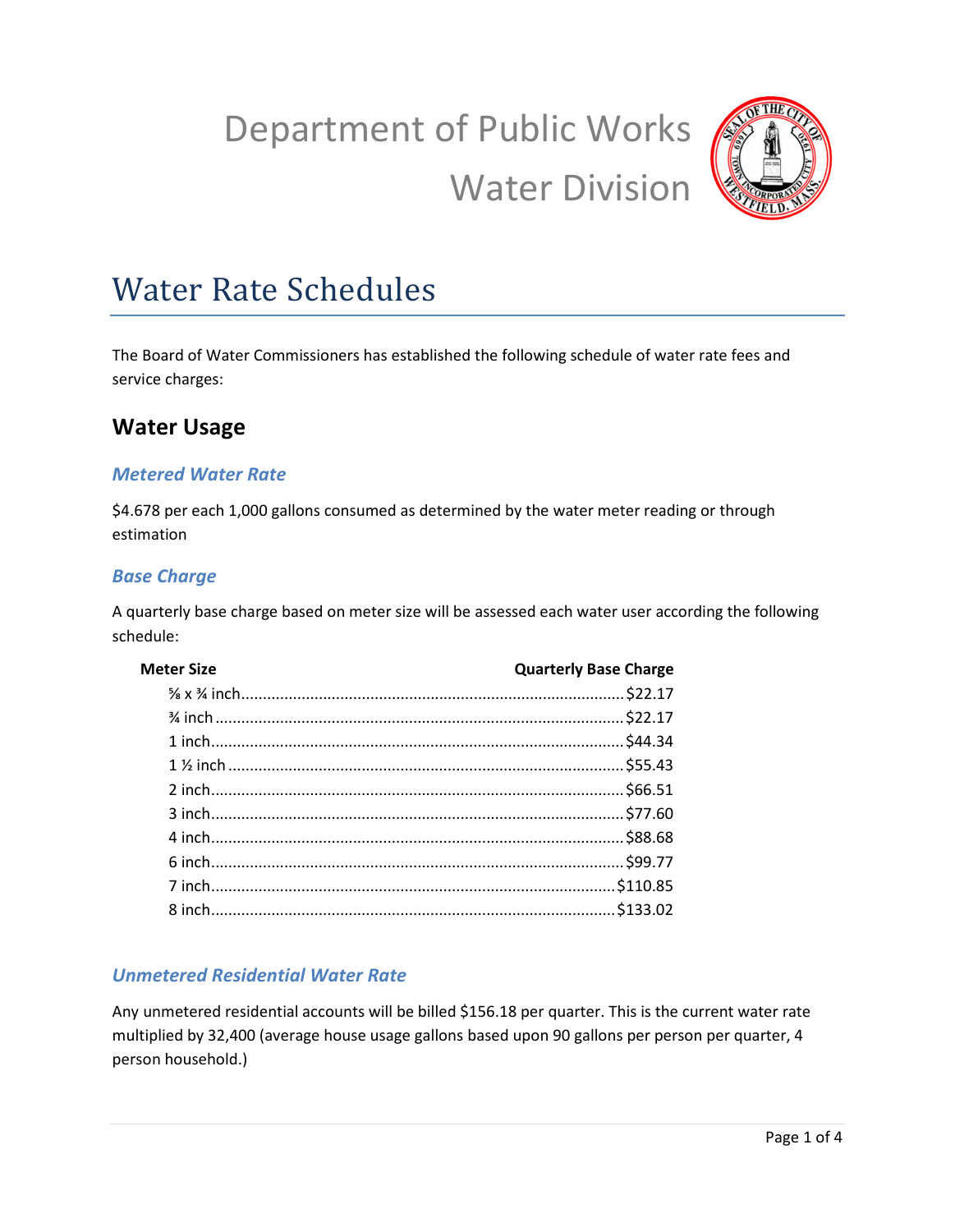#### *Unmetered Commercial Water Rate*

Any unmetered commercial accounts will be billed \$181.50 per quarter.

### **Fire Protection**

#### *Fire Protection*

Standing ready to serve charges

#### *Private Fire Hydrants*

\$50.00 per hydrant per year

#### *Fire Sprinkler System Charges*

An annual charge for the fire sprinkler system shall be assessed based on the following schedule:

| <b>Sprinkler System Service Line Size</b> | <b>Fire System Annual Charge</b> |
|-------------------------------------------|----------------------------------|
|                                           |                                  |
|                                           |                                  |
|                                           |                                  |
|                                           |                                  |
|                                           |                                  |
|                                           |                                  |
|                                           |                                  |
|                                           |                                  |
|                                           |                                  |
|                                           |                                  |

#### *Diesel Fire Pump Charges*

*Additional fees may apply* 

# **Cross Connection Program**

#### *Cross Connection Fees*

An annual permit fee of \$87.00 is charged for each double check valve or pressure vacuum breaker backflow prevention device installed on a premise and an annual permit fee of \$117.00 is charged for each reduced pressure zone backflow device installed on a premise.

#### *Plan Approval Fees*

A plan approval fee of \$50.00 is charged for each new backflow prevention device design data sheet submitted to the Westfield Water Resources Department for review and approval.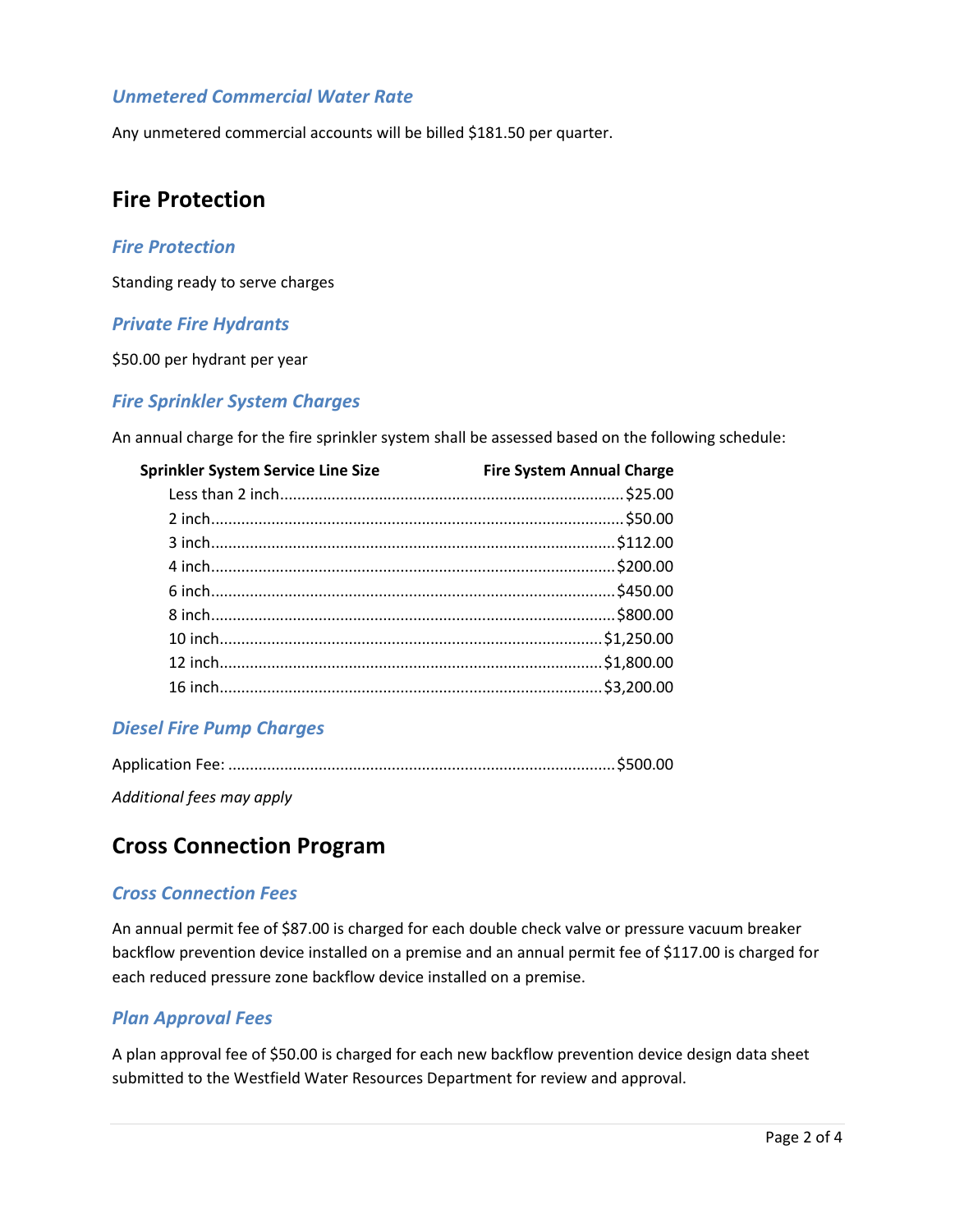# **Other Charges and Fees**

#### *New Service Installation*

**Entrance Fee**: An entrance fee of \$1,000.00 per inch of service line pipe diameter is charged for the first water service line connection to a property. The entrance fee for each additional service line to the same property will be \$100.00.

| Tapping Fee: A tapping fee, based on the service line pipe diameter is charged |  |
|--------------------------------------------------------------------------------|--|
|                                                                                |  |
|                                                                                |  |
|                                                                                |  |
|                                                                                |  |
|                                                                                |  |
|                                                                                |  |
|                                                                                |  |
|                                                                                |  |

#### **Gateway Fee**: \$10.00 per connection

**Service Installation:** The property owner will be responsible for the full cost to the Westfield Water Resources Department to install any water service to private property.

#### *Water Department Fees* (and Service Charges)